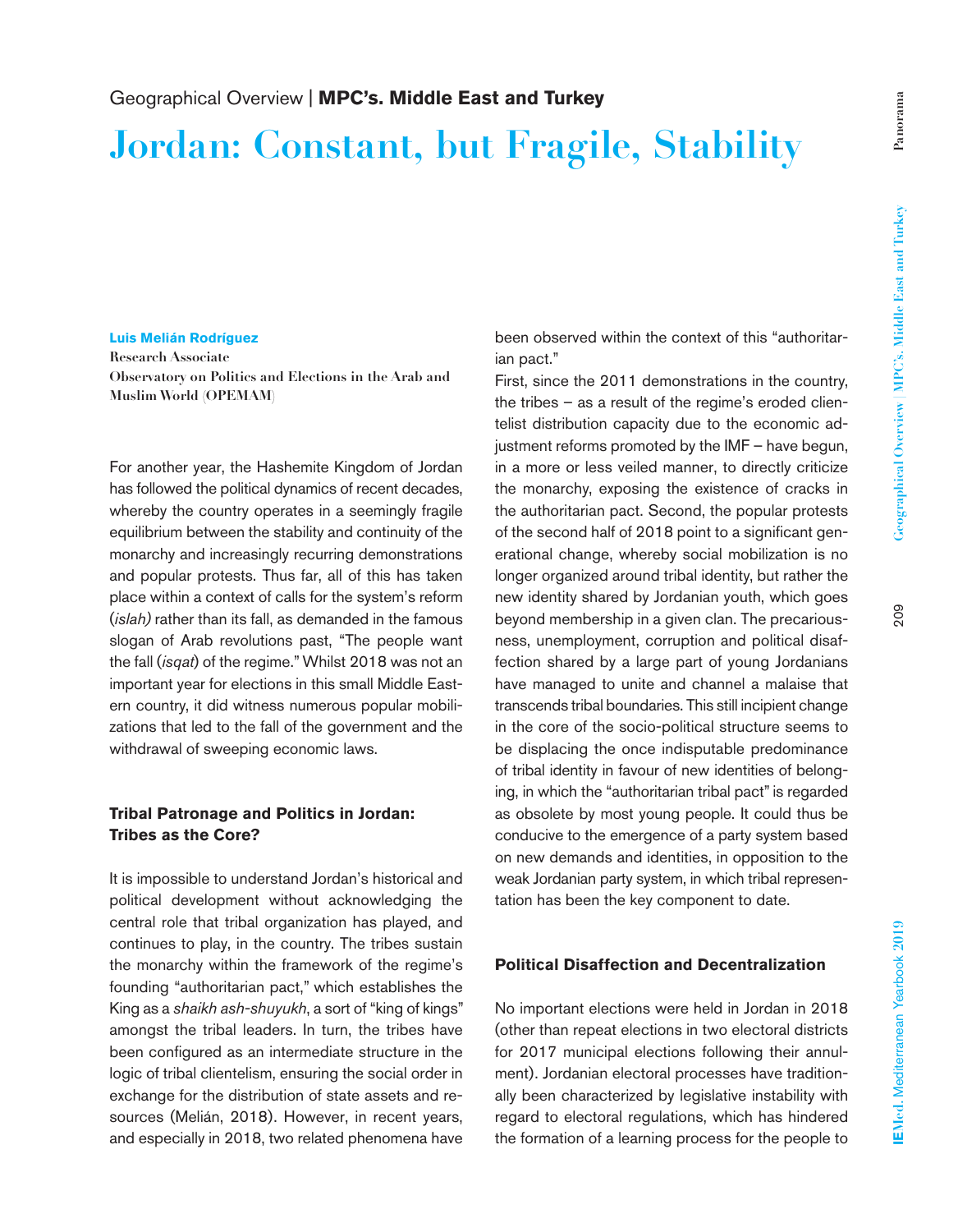$210$ 

learn how the system works. Accordingly, the 2016 parliamentary elections were held under a new electoral system designed to meet some of the social demands of the 2011 uprisings. However, political disaffection has been present in the country for years, and the political and electoral reforms to come out of the protests failed to increase interest in voting, resulting in a turnout of just 36%.

The tribes sustain the monarchy within the framework of the regime's founding "authoritarian pact," which establishes the King as a shaikh ash-shuyukh, a sort of "king of kings" amongst the tribal leaders

The following year, in August 2017, the so-called "decentralization" elections were held. These were local and municipal elections in which, for the first time, government representatives were elected directly, in keeping with the decentralization policy established by law in 2014. These elections entailed significant new developments, as, even though according to the data published by the Jordanian newspaper *al-Ghad*, tribal candidates captured 85% of the vote, the political arm of the Muslim Brotherhood stopped boycotting elections and stood candidates, netting the mayoralty of three Jordanian cities, including Zarqa, the country's second most populous city. However, none of these changes has managed to increase Jordanians' interest in elections, and turnout, in line with the 2016 parliamentary elections, remained very low, at barely 32% of the electorate.

The Muslim Brotherhood's role in Jordan, and, more specifically, that of its political arm the Islamic Action Front, is very important, as it reflects the support that they have achieved in the various elections. Furthermore, in addition to the traditional link with the population of Palestinian origin, much of Jordanian youth has found in the Muslim Brotherhood's discourse the lost appeal of tribal identity. In this regard, part of the Islamist strategy has been to show a moderate discourse, focusing on domestic issues (el-Said and Rauch, 2015).

## **The Economy and Protests: Low Intensity, Long Duration**

Jordan's current development and economic situation are key to understanding the political and especially anti-establishment evolution that the country has undergone since the infamous "bread riots" of the late 1980s.

Jordan is a country without any major natural resources to exploit – beyond tourism and human resources – where water and energy sources are worrisomely scarce. As a result, the country is set up as a semirentier state (Brynen, 1992) that depends on external income from international aid for its domestic economic development. This is conducive to the creation of circular power dynamics, in which the State distributes the external resources obtained in a clientelist way amongst the tribes in exchange for a certain degree of security and political autonomy. Such dynamics decrease accountability to the State and, thus, weaken the emergence of democratic demands.

The precariousness, unemployment, corruption and political disaffection shared by a large part of young Jordanians have managed to unite and channel a malaise that transcends tribal boundaries

In 2018, the country failed to overcome the economic problems that have hampered it virtually since it was founded, with an especially troubling increase in recent years of the public debt, which now stands at nearly 100% of GDP. This is compounded by a highly educated, young population without real access to a job market that is unable to absorb them. According to official data, unemployment in the country is 18.4%, although the figure is two times as high amongst the youth population, making it the highest it has been in the last 25 years. Furthermore, the policies imposed by the IMF, in exchange for liquidity to reduce the country's debt, have had various conse-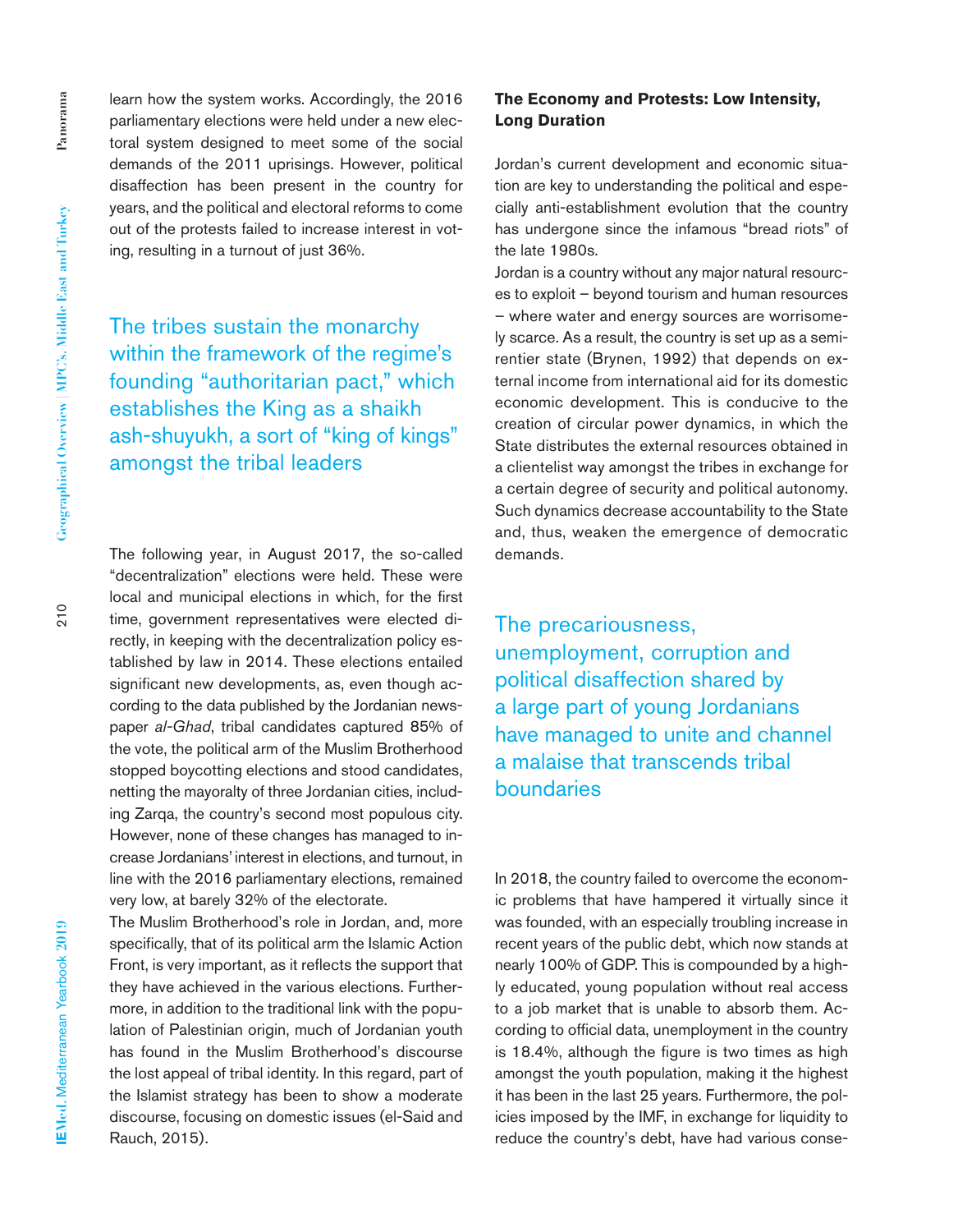**Panorama**

Panorama

quences, such as a reduction in the State's capacity for clientelist distribution or a decrease in subsidies for staple goods, such as flour, bread or fuel. Similarly, the situation of insecurity in the region and neighbouring countries has negatively impacted the tourism sector, the main economic engine. Nevertheless, the World Bank estimates that GDP growth in the country will be 2% for 2018.

Jordan currently has an especially young and well-prepared population pyramid that lacks access to the job market and is riven by a growing generational divide that has steadily diluted the once all-powerful tribal identity

This economic situation is a breeding ground for hopelessness and despair, especially amongst the younger population segments (Ryan 2013). Thus, Jordan currently has an especially young and wellprepared population pyramid that lacks access to the job market and is riven by a growing generational divide that has steadily diluted the once all-powerful tribal identity.

This socioeconomic context helps shed light on the increase in political protests that have taken place in the country and that led to the general strike on 30 May 2018. The trigger for the strike, in a context already marked by unease due to rising commodity prices, was the bill introduced by former Prime Minister Hani Mulki. The new law sought to establish a tax model in keeping with the austerity measures imposed by the IMF in 2016 in exchange for a \$723 million injection of liquidity. As a result of the demonstrations, the King dismissed Mulki and appointed Omar Razzaz as the new Prime Minister on 4 June. The new chief executive withdrew the bill promising new economic measures following the strategy of defensive liberalization that has characterized the Jordanian regime at times of civil unrest. However, these measures were not enough, and the demonstrations have continued, from summer to the present, reflecting the persistence of popular discontent and, in particular, that of the discouraged youth.

## **An Oasis of Peace in the Midst of Chaos?**

The situation in the region in recent years has been particularly tumultuous, with intense armed conflicts and a high level of insecurity. It was further exacerbated by the emergence of Daesh in Syria and Iraq. Nevertheless, the Hashemite Kingdom has always managed to maintain a high level of stability and security with few, although not non-existent, terrorist attacks or armed threats. Support for the Salafist movement and Daesh has increased in some regions, especially in the south of the country, in provinces such as Karak or Ma'an. This increase in support by certain sectors of the youth in recent years can be explained by two closely related dimensions. First, the economic hardships that these young people face and the meagre expectations of improvement in their social status and lack of venues for political participation are effectively wielded by the Salafist and terrorist organizations to attract them to their causes and demands. Second, the identity crisis that certain sectors are experiencing due to the weakening of the tribal bond leaves a vacuum that organizations such as Daesh have successfully leveraged to forge new shared identities (Yom and Sammour, 2017).

This context of chaos and regional violence, which Jordan has managed to stay out of, has also been strategically used by the monarchy through a "discourse of fear"

It is worth noting that this context of chaos and regional violence, which Jordan has managed to stay out of, has also been strategically used by the monarchy through a "discourse of fear." The King has linked the possibility for political change called for by the movements of unrest to the chaos in neighbouring countries, presenting himself as the pillar on which the State's stability depends (Köprülü, 2014). This mechanism has proved relatively successful in the country, which was largely unaffected by the Arab Spring, where the protests, although recurring,